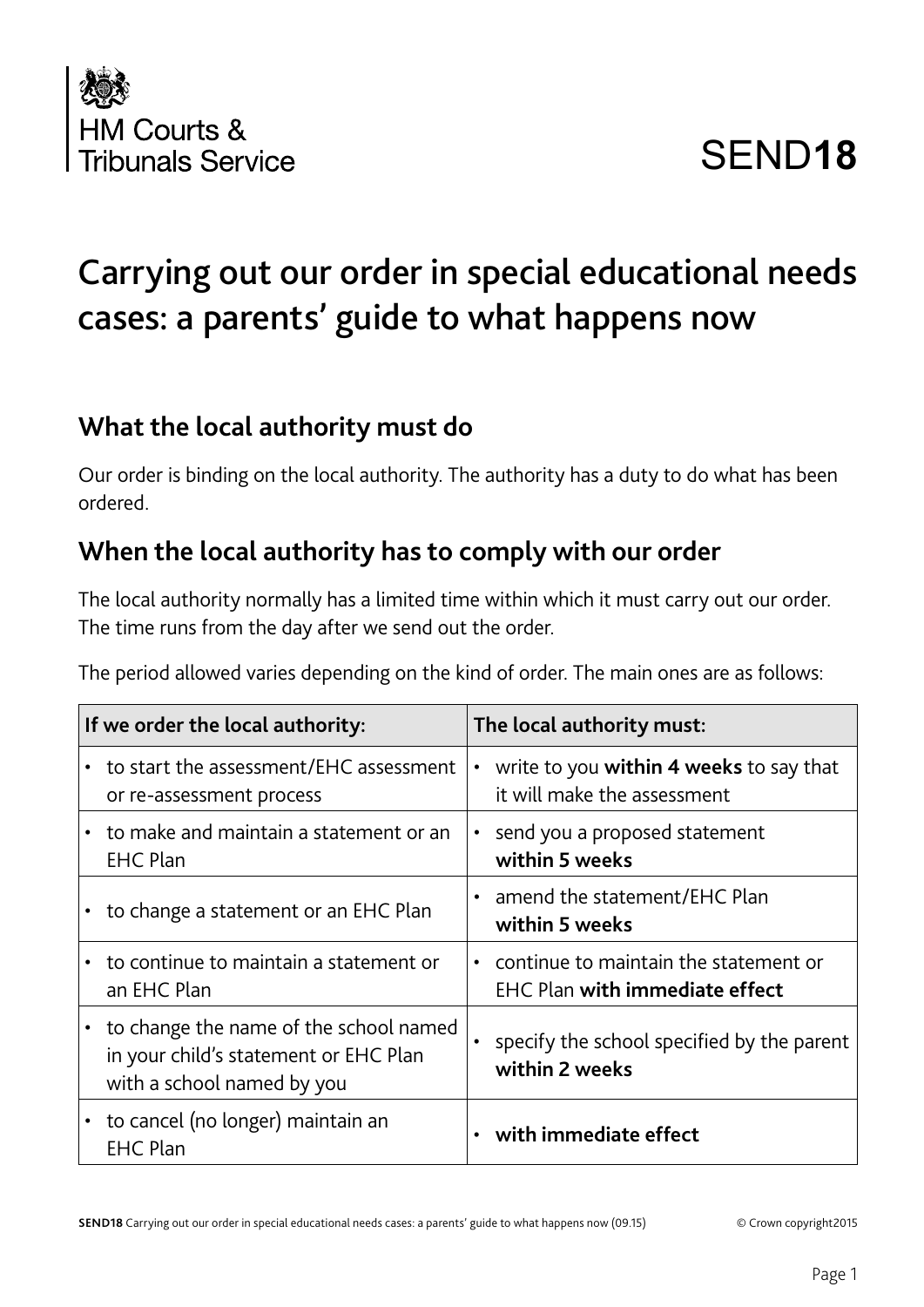## **Admission to school**

If we order the local authority to name a different local authority maintained school (whether mainstream or special) in your child's statement or EHC Plan, the school must admit him or her, although this does not overrule any exclusion from that school. The duty to admit the child arises as soon as the statement/EHC Plan is made. This means that there may be a delay after we make the order, until the local authority issues the statement/EHC Plan.

#### **Exceptions to these timescales**

The regulations which lay down the time limits do allow the authority more time in specified circumstances, summarised below:

- (a) exceptional personal circumstances affect you or your child during the relevant time period;
- (b) you or your child are absent from the area of the authority for a continuous period of not less than two weeks during the relevant time period;
- (c) you indicate that you wish to make representations to the authority about the content of the statement or EHC Plan after the expiry of the 15-day period for making such representations;
- (d) a meeting between you and the local authority has taken place and there needs to be a further meeting before relevant matters can be decided;
- (e) the local authority has written to the Secretary of State seeking consent to a relevant school placement and this has not been received by the authority within three weeks of the day on which the request was sent.

We hope this brief guide is helpful. The full regulations are in Part IV of the Education (Special Educational Needs) (England) (Consolidation) Regulations 2001. If you have access to the internet you can find these regulations at www.hmso.gov.uk/si/si2001/20013455.htm

### **Our job is finished**

Once we have issued our decision, we cannot take any further action. We have no power to supervise how and when the order is carried out. Even if the local authority does not do what has been ordered within the time limit, we cannot take further action. You would need to pursue this with the Department for Education.